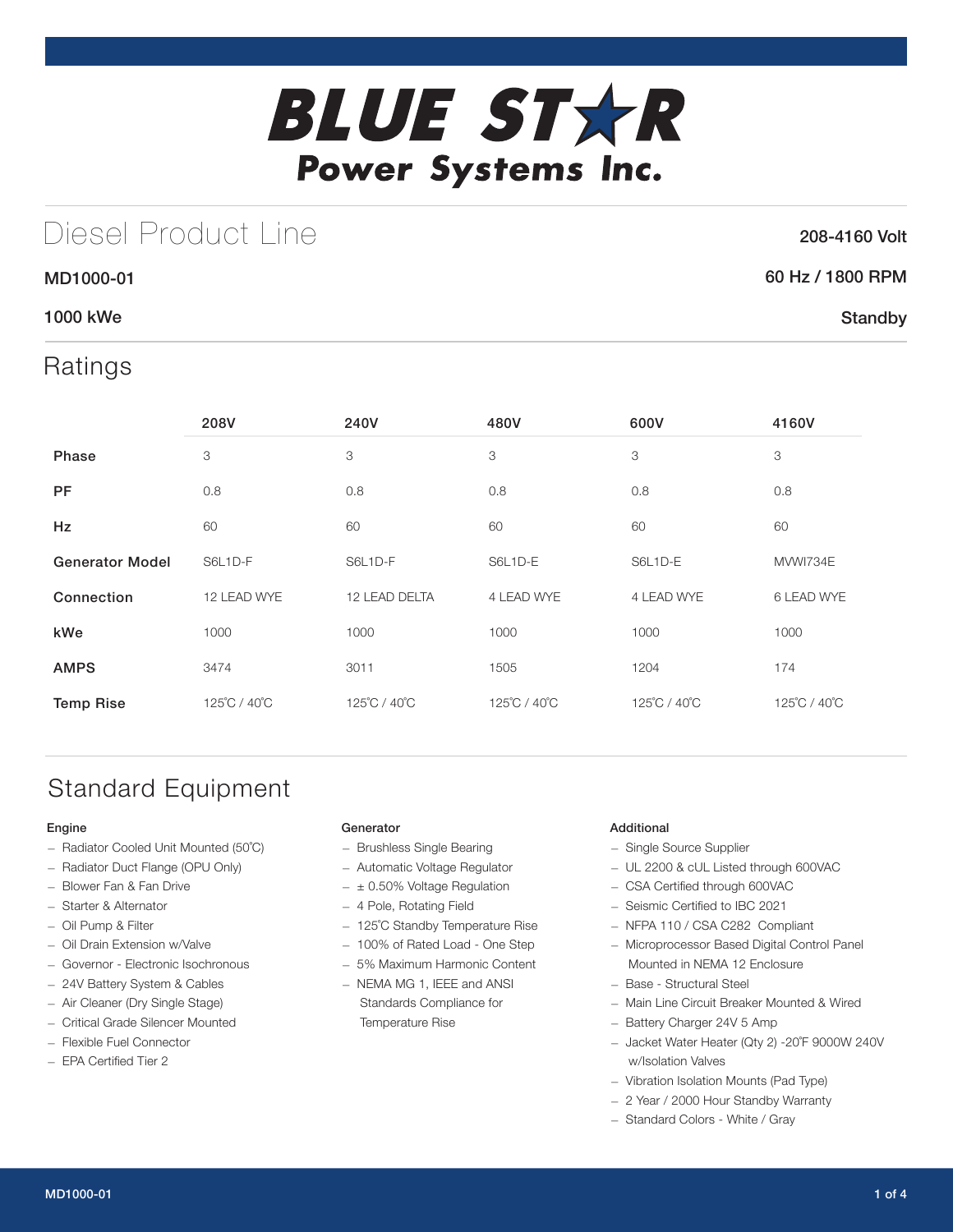## 1000 kWe



# Application Data

## Engine

| Manufacturer:                                                     | Mitsubishi                                                               | Displacement - Cu. In. (lit):        | 2,265(37.1)                                    |
|-------------------------------------------------------------------|--------------------------------------------------------------------------|--------------------------------------|------------------------------------------------|
| Model:                                                            | S12H-Y2PTAW-1                                                            | Bore - in. (cm) x Stroke - in. (cm): | $5.91$ (15.0) x 6.89 (17.5)                    |
| Type:                                                             | 4-Cycle                                                                  | Compression Ratio:                   | 14.5:1                                         |
| Aspiration:                                                       | Turbo Charged, H2O/Air Intercooled                                       | Rated RPM:                           | 1800                                           |
| <b>Cylinder Arrangement:</b>                                      | 12 Cylinder Vee                                                          | Max HP Stby (kWm):                   | 1,528 (1,140)                                  |
| <b>Exhaust System</b>                                             |                                                                          |                                      | Standby                                        |
| Gas Temp. (Stack): °F (°C)                                        |                                                                          |                                      | 910 (488)                                      |
| Gas Volume at Stack Temp: CFM (m <sup>3</sup> /min)               |                                                                          |                                      | 9,534 (270)                                    |
| Maximum Allowable Exhaust Restriction: in. H2O (kPa)              |                                                                          |                                      | 23.6 (5.90)                                    |
| <b>Cooling System</b>                                             |                                                                          |                                      |                                                |
| Ambient Capacity of Radiator: °F (°C)                             |                                                                          |                                      | 122 (50.0)                                     |
|                                                                   | Maximum Allowable Static Pressure on Rad. Exhaust: in. H2O (kPa)         |                                      | 0.50(0.12)                                     |
| Jacket Water Pump Flow Rate: GPM (lit/min)                        |                                                                          |                                      | 383 (1,450)                                    |
| Intercooler Pump Flow Rate: GPM (lit/min)                         |                                                                          |                                      | 132 (500)                                      |
| Heat Rejection to Jacket Coolant: BTUM (kW)                       |                                                                          |                                      | 23,715 (415)                                   |
| Heat Rejection to Intercooler: BTUM (kW)                          |                                                                          |                                      | 18,633 (326)                                   |
| Heat Radiated to Ambient: BTUM (kW)                               |                                                                          |                                      | 19,621 (343)                                   |
| <b>Air Requirements</b>                                           |                                                                          |                                      |                                                |
| Aspirating: CFM (m <sup>3</sup> /min)                             |                                                                          |                                      | 3,602 (102)                                    |
| Air Flow Required for Rad. Cooled Unit: CFM (m <sup>3</sup> /min) |                                                                          |                                      | 42,191 (1,194)                                 |
|                                                                   | Air Flow Required for Heat Exchanger/Rem. Rad. CFM (m <sup>3</sup> /min) |                                      | Consult Factory For Remote Cooled Applications |
| <b>Fuel Consumption</b>                                           |                                                                          |                                      |                                                |
| At 100% of Power Rating: gal/hr (lit/hr)                          |                                                                          |                                      | 72.4 (274)                                     |
| At 75% of Power Rating: gal/hr (lit/hr)                           |                                                                          |                                      | 58.2 (220)                                     |
| At 50% of Power Rating: gal/hr (lit/hr)                           |                                                                          |                                      | 40.0 (151)                                     |
| <b>Fluids Capacity</b>                                            |                                                                          |                                      |                                                |
| Total Oil System: gal (lit)                                       |                                                                          |                                      | 52.8 (200)                                     |
| Engine Jacket Water Capacity: gal (lit)                           |                                                                          |                                      | 26.4 (100)                                     |
| System Coolant Capacity: gal (lit)                                |                                                                          |                                      | 115.2 (436)                                    |

Deration Factors: Rated Power is available up to 3280 ft (1000 m) at ambient temperatures to 104°F (40°C). Consult factory for site conditions above these parameters.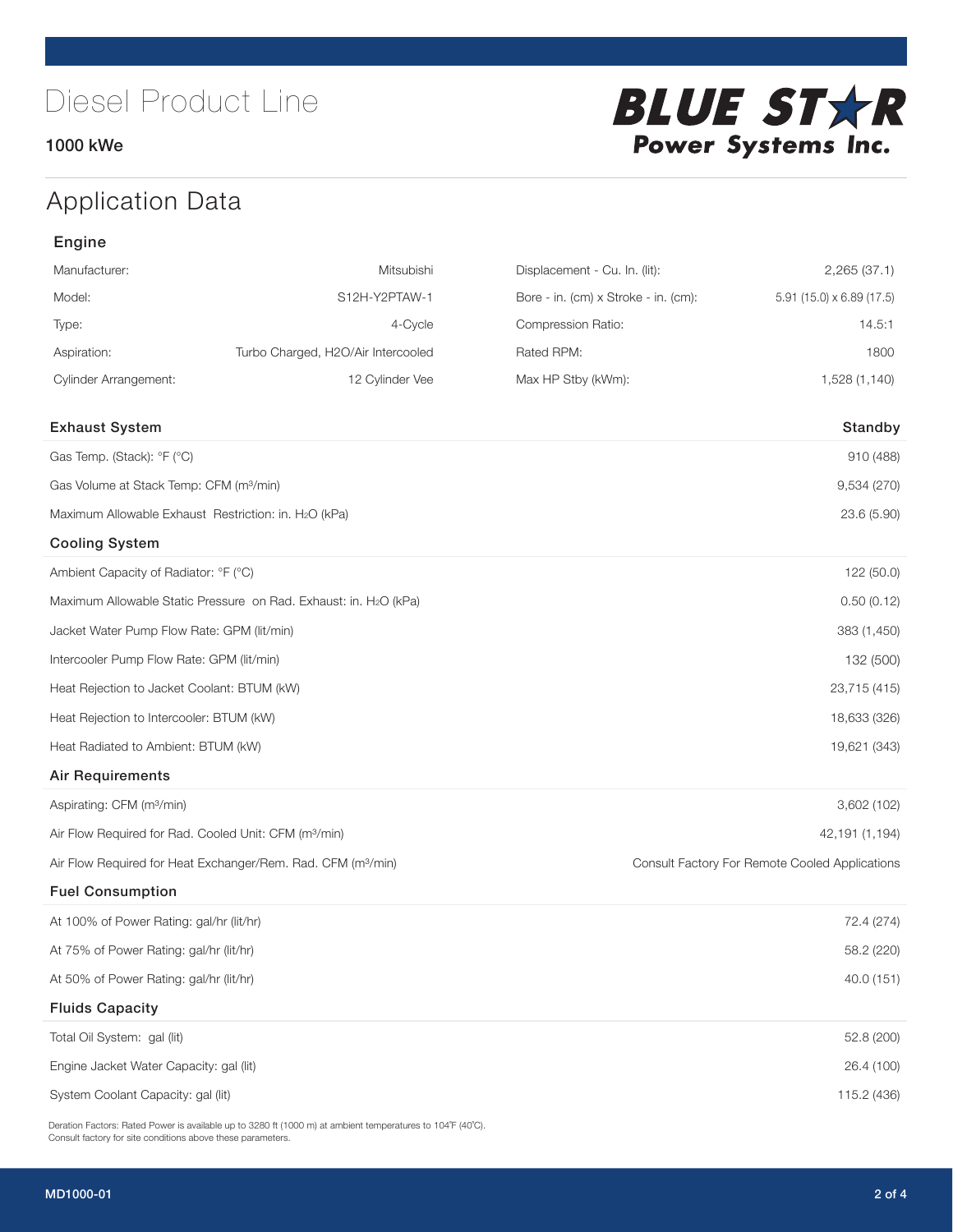# Diesel Product Line

### 1000 kWe



## DCP7310 Control Panel

#### Standard Features

- Digital Metering
- Engine Parameters
- Generator Protection Functions
- Engine Protection
- CAN Bus (J1939) ECU Communications
- Windows-Based Software
- Multilingual Capability
- Remote Communications to DSE2548 Remote Annunciator
- 8 Programmable Contact Inputs
- 10 Contact Outputs
- RS485 Communicator Interface
- cULus Listed, CE Approved
- Event Recording
- IP 65 rating (with supplied gasket) offers increased resistance to water ingress
- NFPA 110 Level 1 Compatible

# Weights / Dimensions / Sound Data

|            | L x W x H                     | <b>Weight Ibs</b> |
|------------|-------------------------------|-------------------|
| <b>OPU</b> | $210 \times 96 \times 102$ in | 22,675            |
| Level 1    | 210 x 96 x 108 in             | 25,375            |
| Level 2    | 210 x 96 x 108 in             | 25,525            |
| Level 3    | 285 x 96 x 108 in             | 26.725            |
|            |                               |                   |

Please allow 6-12 inches for height of exhaust stack.

|            | No Load | Full Load |
|------------|---------|-----------|
| <b>OPU</b> | 87 dBA  | 89 dBA    |
| Level 1    | AAh 18  | 83 dBA    |
| Level 2    | 79 dBA  | 81 dBA    |
| Level 3    | 75 dBA  | 77 dBA    |



STOP MANUAL OPTION AUTO ALARM START

[AUTO]

**BLUE STAR** Power Systems Inc.

Manual Mode Button and Indicator United States and Indicator United States and Indicator United States and Indicator United States and Indicator United States and Indicator United States and Indicator United States and Ind Configurable Button -  $\Box$  Auto Mode Button and Indicator

DIGITAL CONTROL PANEL

Module Display  $\Box$ 

 $\bullet$  $\bullet$  $\bullet$ 

 $\circledcirc$ 

Menu Navigation

Open Generator (Manual Mode Only)

Generator Breaker LED

Stop / Reset Mode Button and Indicator

 $\bullet$  $\bullet$   $\circ$   $\bullet$ 

 $\sigma$ 

՟Պ

Close Generator (Manual Mode Only)

Generator Available LED

- Start Button

 $\blacksquare$